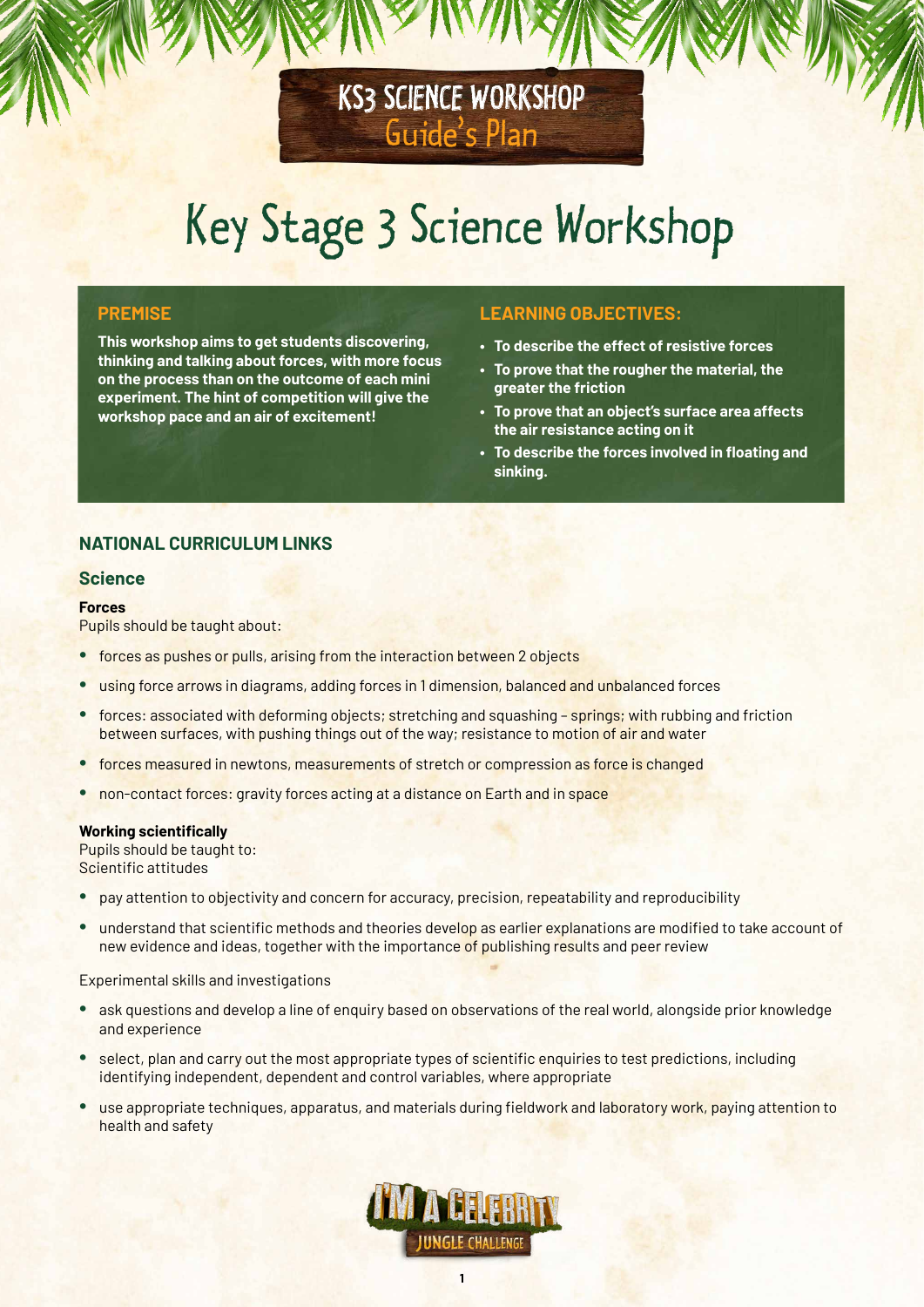• make and record observations and measurements using a range of methods for different investigations; and evaluate the reliability of methods and suggest possible improvements

Analysis and evaluation

- present observations and data using appropriate methods, including tables and graphs
- present reasoned explanations, including explaining data in relation to predictions and hypotheses
- evaluate data, showing awareness of potential sources of random and systematic error

#### **KEY SKILLS:**

- Collaboration
- Communication
- Creativity
- **Observation**
- Problem-solving

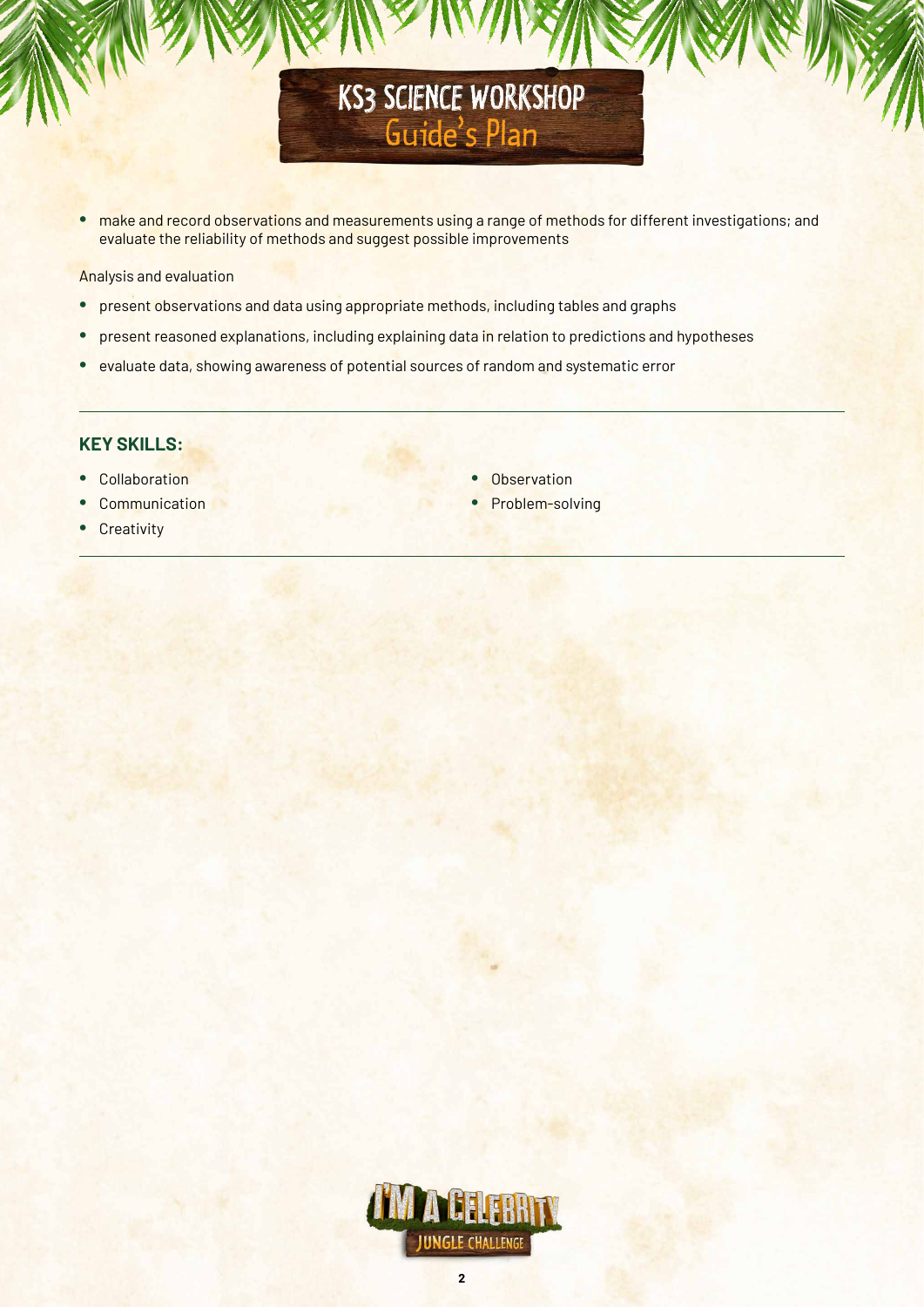| <b>TIMINGS</b>                                           | <b>ACTIVITIES</b>                                                                                                                                                                                                                                                                                                                                                                                                                                                                                                                                                                                                                                                                                                                                                                                                                                                                                                                                                                                                                                                                                                                                                                                                                                                                                                                                                                                                                                                                                                                                                                                          |
|----------------------------------------------------------|------------------------------------------------------------------------------------------------------------------------------------------------------------------------------------------------------------------------------------------------------------------------------------------------------------------------------------------------------------------------------------------------------------------------------------------------------------------------------------------------------------------------------------------------------------------------------------------------------------------------------------------------------------------------------------------------------------------------------------------------------------------------------------------------------------------------------------------------------------------------------------------------------------------------------------------------------------------------------------------------------------------------------------------------------------------------------------------------------------------------------------------------------------------------------------------------------------------------------------------------------------------------------------------------------------------------------------------------------------------------------------------------------------------------------------------------------------------------------------------------------------------------------------------------------------------------------------------------------------|
| <b>Starter</b><br>(5 minutes)<br><b>Briefing Room</b>    | Welcome the students. Discuss the Jungle - did the students see any of<br>1.<br>the activities they might be doing later/what activities have they taken part<br>in? Establish that understanding how we move and what things act for and<br>against us, might help us travel more quickly and easily through the jungle -<br>perhaps even helping us to become King or Queen of the Jungle! We will be<br>learning about the forces acting on you today.<br>What are forces? Give students time to discuss with the person next to them<br>2.<br>and ask for volunteers to share what they know (for example, forces are<br>pushes and pulls that act on an object dues to the interaction with another<br>object. All forces have got both magnitude and direction. If unbalanced,<br>forces can change an object's speed, direction or shape. They are measured<br>in newtons (N). They can all be divided into contact (e.g. tension, friction,<br>normal contact force etc.) or non-contact forces (e.g. gravity, electrostatic<br>force, magnetism)).<br>$\overline{3}$ .<br>Explain that in small groups, the students will be learning about forces;<br>they will have a short time at each table to complete a challenge using the<br>information cards given to help them do their best. They must read the<br>information cards to help them work out the best solution.<br>With the teacher's help, split the students into four small, mixed ability<br>4.<br>groups. Send each group to a table and ask them not to touch anything yet!<br>Give teams a few minutes to think of a team name. |
| <b>Main Activity</b><br>(45 minutes)<br><b>Classroom</b> | 1. Explain that on your bell, the students will be moving to the next table until<br>they have completed all four challenges. Show them the clockwise movement<br>around the room. Like good scientists, encourage them to consider the<br>hazards in the room (standing on a chair, water tank etc.) and to be careful<br>where needed.<br>2. Some challenges are competitions - let's see which team will win! Just like in<br>the jungle, it is really important that they work together as a team if they are<br>going to succeed. Spend a few moments discussing how best they will do this.<br>Encourage the students to share the skills they think they will need, such as:<br>• Listening properly to each other<br>Talking about our own ideas<br>Making sure everyone is involved<br>Supporting those who find something difficult<br>Valuing other people's opinions and ideas<br>3. Give students 10 minutes at each table before ringing the bell and helping<br>them move to the next table. Float around the groups, helping to guide them<br>and encourage collaboration as needed. Encourage helping adults to stand at<br>a table and help students record their results clearly, put things back for the<br>next group at the bell and keep pace.                                                                                                                                                                                                                                                                                                                                      |